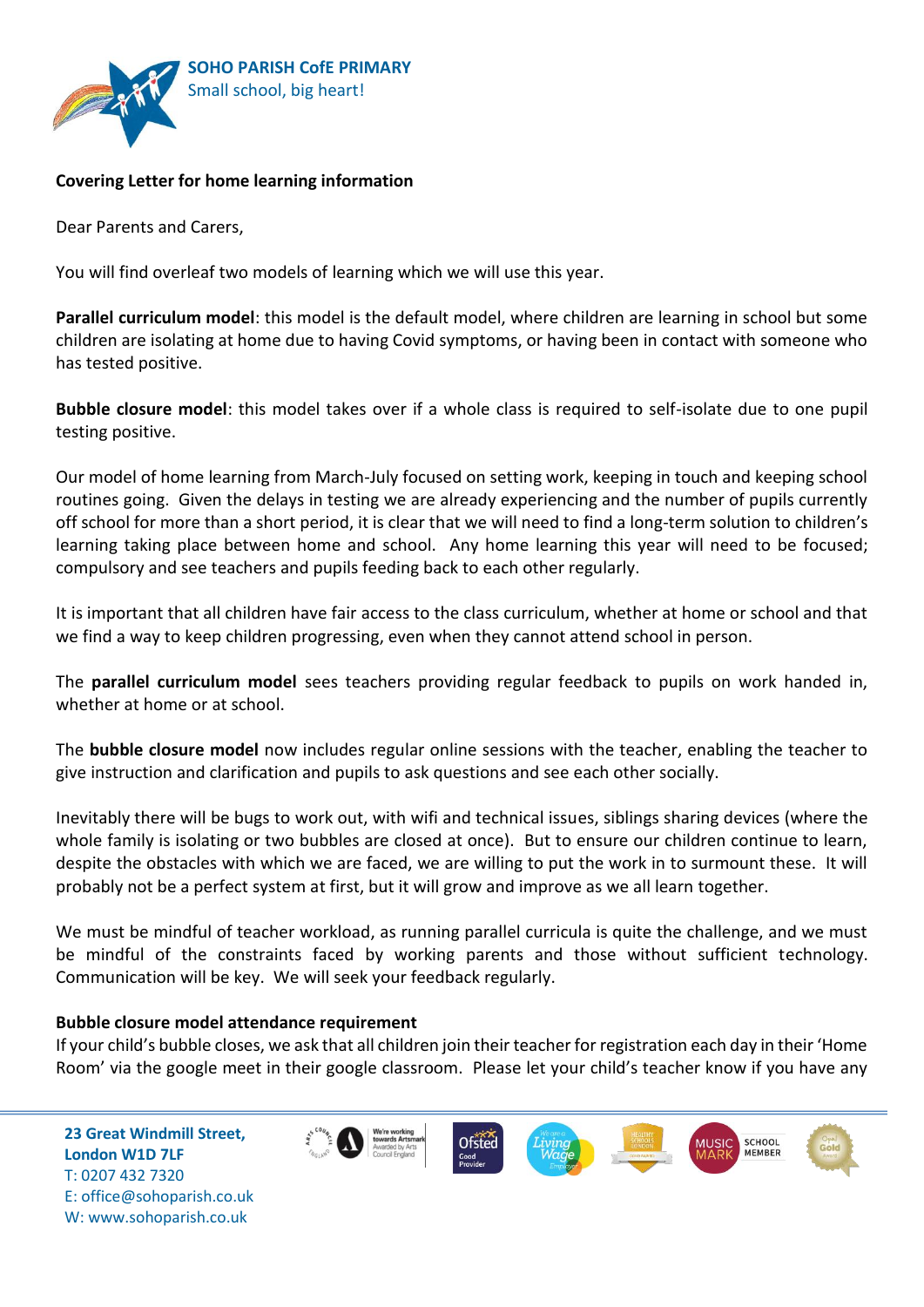problems joining each day and we will support you. If you have to miss a day for any reason, let your child's teacher know as you normally would if they were at school.

# **Sickness**

In either model, if your child is self-isolating at home and feels unwell, please let your child's class teacher know. We will then not expect them to complete the work set that day.

All our policies relating to Covid and home learning can be found on our website here: <https://www.sohoparish.co.uk/policies/>

Your child's teacher will support you to get logged on to google classroom and from there we hope the rest is self-explanatory! But do feel free to ask any questions you may have.

Please see overleaf for a full explanation of our two models of learning.

Yours sincerely,

Louise Ritchie Headteacher

**23 Great Windmill Street, London W1D 7LF**  T: 0207 432 7320 E: office@sohoparish.co.uk W: www.sohoparish.co.uk













l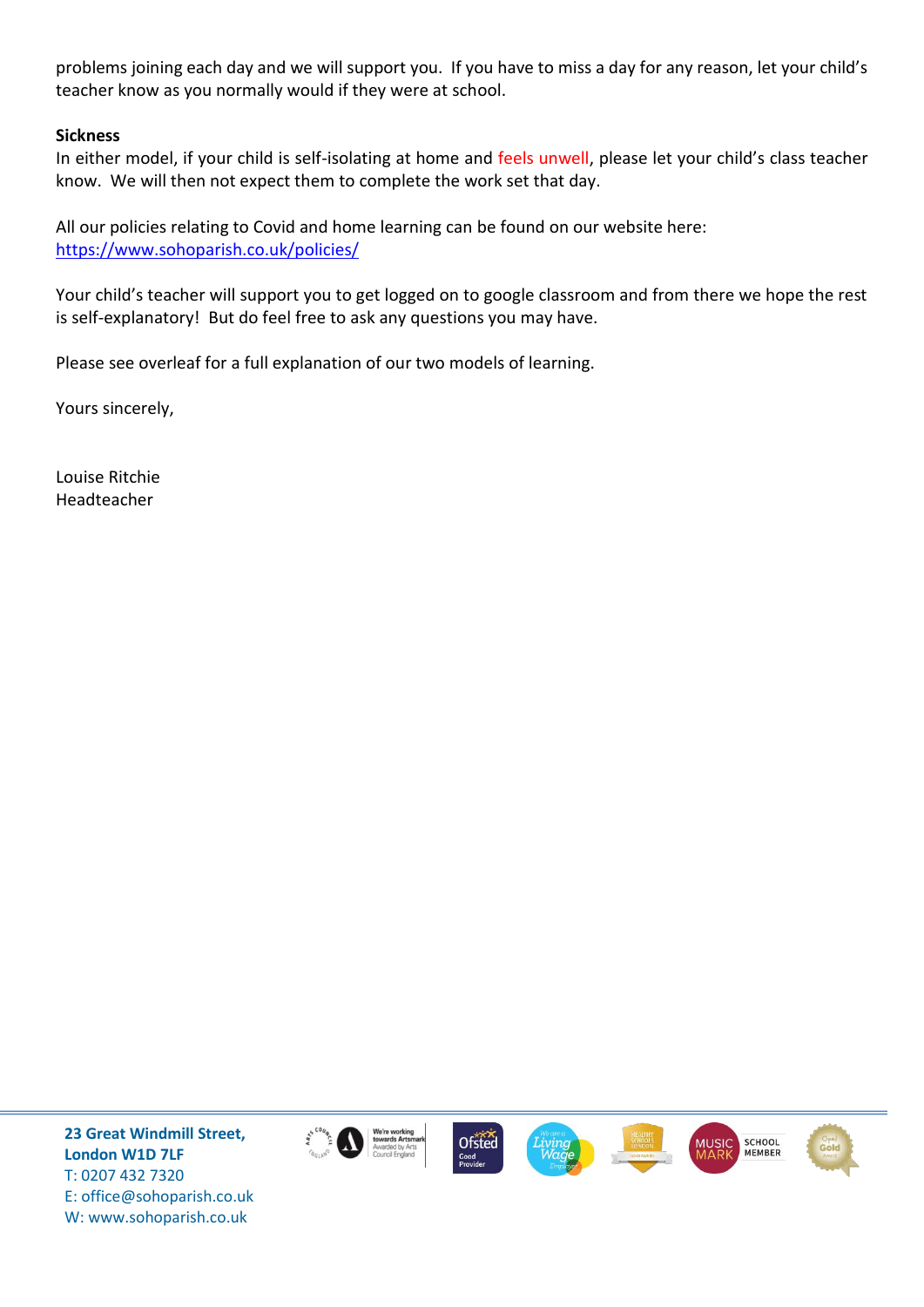# **Home learning policy September 2020: PARALLEL CURRICULUM MODEL**

The parallel curriculum model provides an in class / online curriculum, offering home learning to pupils selfisolating or quarantining (who are not sick) which attempts to match what is being covered in class.

Three learning activities will be uploaded on Monday, Tuesday, Wednesday and Thursday by the teacher to google classroom each day, regardless of whether children are absent or not. This is so that any child beginning self-isolation during the week has work available already on their first day of absence.

It will be clear in google classroom which activities are only **for children not in school** and which are 'Friday afternoon' **homework for everyone**.

# **WEEKLY HOME LEARNING FOR THOSE NOT IN SCHOOL: PARALLEL CURRICULUM MODEL**

| 4 English activities                          | All tasks as closely related to the curriculum areas |
|-----------------------------------------------|------------------------------------------------------|
| 4 maths activities                            | the class is covering that week as possible without  |
| 4 research activities, projects or worksheets | the teacher present.                                 |

# **WEEKLY 'Friday afternoon' HOMEWORK FOR ALL PUPILS: PARALLEL CURRICULUM MODEL**

| One reading or writing activity                                     |  |
|---------------------------------------------------------------------|--|
| One maths activity (could include learning times tables)            |  |
| Bug club reading – two texts / parts of text per week and questions |  |
| Spellings to learn or phonetic activities                           |  |

# **'Turn in'**

Each task will be 'assigned' to students with a deadline. Pupils at home will 'turn in' their work when they have completed it.

#### **Feedback**

Pupils in class receive verbal feedback on their learning (as marking books is currently a covid risk) and for pupils at home, teachers will 'mark' their work by offering written feedback. After the set deadline any work turned in will not be marked. Teachers will respond to work 'turned in' as soon as possible after the deadline.



**23 Great Windmill Street, London W1D 7LF**  T: 0207 432 7320 E: office@sohoparish.co.uk W: www.sohoparish.co.uk